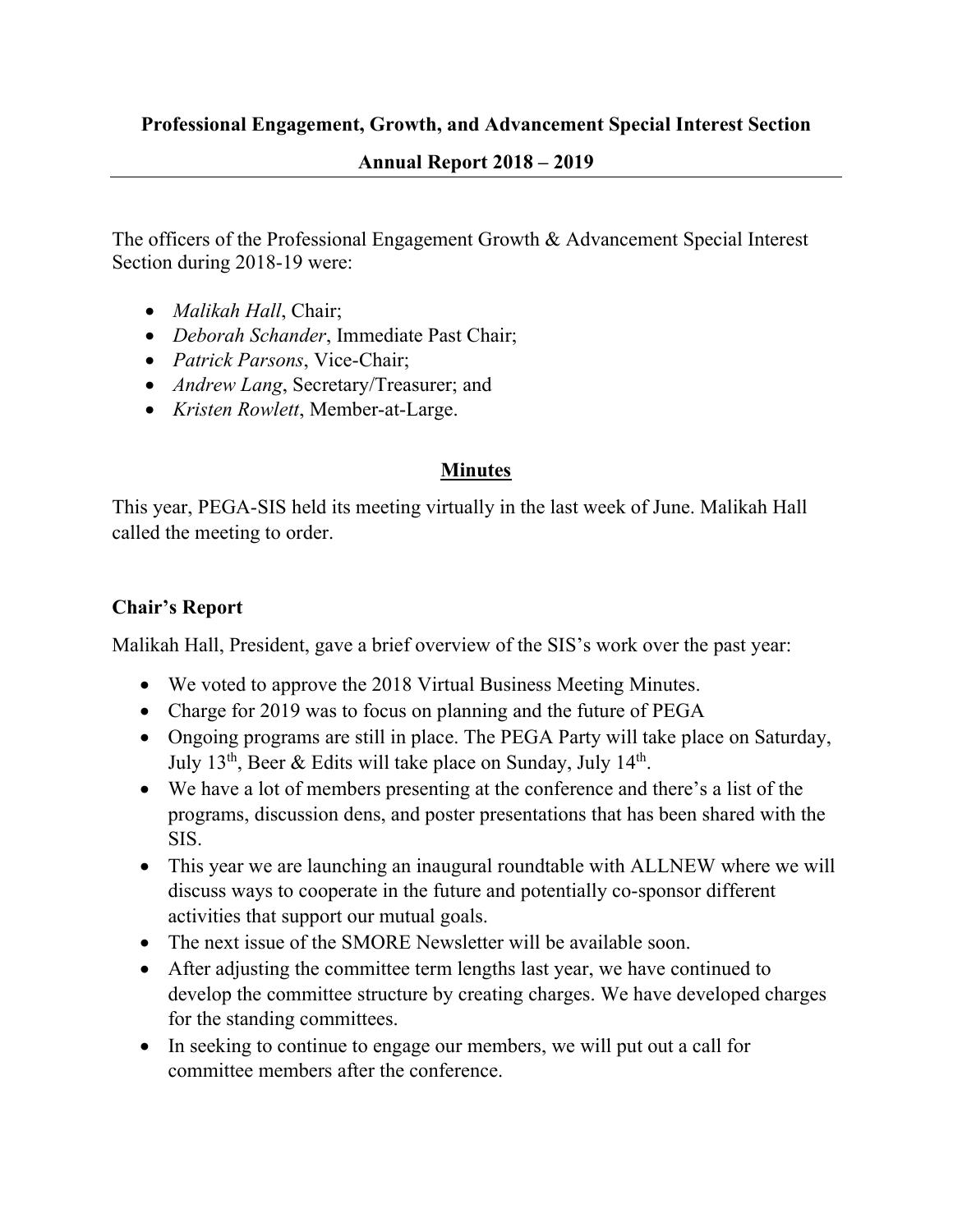### **Andy Lang gave the treasurer's report:**

- As of the most recent quarterly statement, which ended on May 31, 2019, PEGA-SIS had \$5,633.44 in its account. This is over \$1300 more than we had last year at the same time.
- We received a generous sponsorship from Hein for our social event this year that will cover the bulk of the expenses; any remaining costs will be paid from the PEGA-SIS treasury, though we anticipate these will be about \$200 or less.
- We anticipate a few minor conference-related expenses for printing, swag, etc.

# **Individual PEGA members provided committee reports:**

- **By-Laws Committee:**
	- o The new by-laws which included changes to the Annual Business Meeting Requirements, Committees and included gender neutral language was passed by the PEGA-SIS community on September 18, 2018.

## • **Beer & Edits Committee:**

- o In August, B&E launched an online scholarly matchmaking service to connect writers and editors. So far, a number of editors have registered with the service but no writers have.
- o In December, in collaboration with the ALL-SIS Research & Scholarship Committee, B&E hosted an AALL webinar entitled: "Editor Insights: A Webinar Panel on Publishing Your Writing." Panelists for the webinar included:
	- **Mike Chiorazzi, Editor of Legal Reference Services Quarterly**
	- Tom Gaylord, Editor of Law Library Journal
	- James Levy, Editor-in-Chief of Perspectives: Teaching Legal Research and Writing
	- Susan Nevelow Mart, Editor of the Legal Information Review
	- Kristina L. Niedringhaus, Editorial Director of AALL Spectrum
- o B&E will once again be hosting a networking event at the AALL Annual Meeting. The event will be held from 5:15-6:15 on Sunday, July 14th from 5:15-6:15pm in the Marriott Marquis Lobby Bar. Pre-registration is appreciated, but not required.
- o In addition to the networking event at the Annual Meeting, the B&E committee is arranging a small meetup with members of the ALL-SIS & RIPS-SIS scholarship committees in the hopes that we can increase collaboration in the coming year.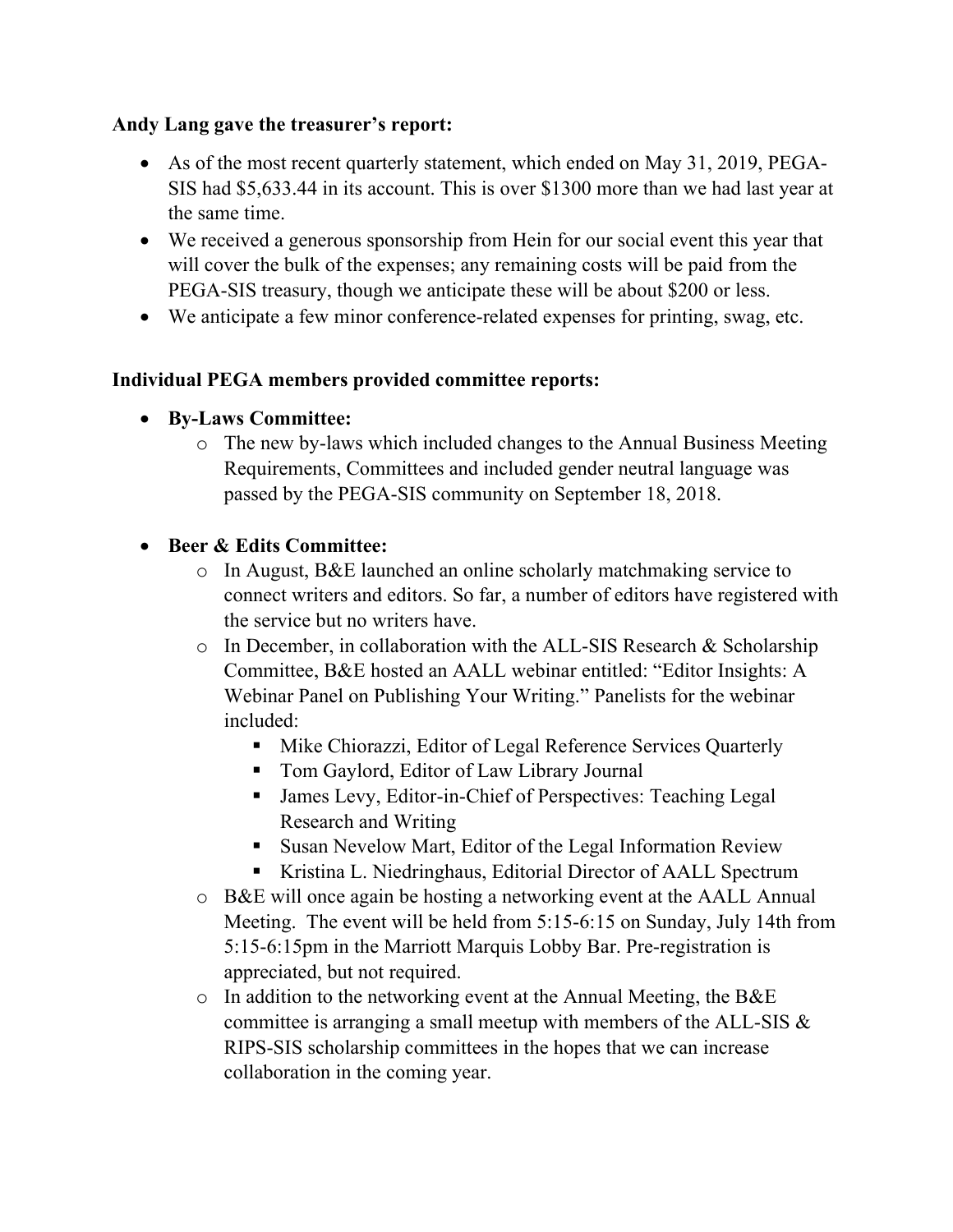- o The committee also requested and was approved a budget of \$150 for B&E specific giveaways for the AALL Annual Meeting. This year we will have buttons and coasters.
- o Next year, we hope to host a virtual networking event, similar to the annual meeting event. We will likely collaborate with the RIPS-SIS and ALL-SIS scholarship committees to host this event.

## • **Education and Programming Committee:**

- o Last year these two committees were combined because their efforts were almost redundant.
- o Although PEGA does not yet have the resources to sponsor programs, we will provide feedback and comments on program proposals. This year the committee reviewed several programs, though unfortunately none were accepted for the AALL Annual Meeting.

## • **Nominations Committee:**

- o The call for nominations was sent out via the PEGA listserv on April 5, 2019, with the nominations window concluding April 26, 2019. The Committee recruited two nominees for Vice Chair/Chair-Elect and four nominees for Member-at-Large.
- o Voting concluded on May 17, 2019. The nominations committee submitted the elections results to the executive board, and communicated the results via the PEGA listserv on May 20, 2019: Candle Wester will be our new Vice Chair/Chair-Elect, and Savanna Nolan will be our new Member-at-Large.

### • **Outreach and Publications Committee**

- o The publications and outreach committee will publish 3 volumes of the newsletter this year in addition to our marketing efforts in Washington DC.
- o Newsletter: The PEGA Newsletter is finishing its 3rd year of publication. For 2018-2019 we will publish 3 issues- the fall 2018 issue, Winter/Spring 2019 issue and the conference issue in July 2019. Each volume contains contributions from committee members- A Writer's Network, the beer and edits column explore the scholar librarian; The Nook: Simple Tips for Self-Care, written by Candle Wester, recognizes the harm of stress and demonstrates the numerous ways in which we can take time for ourselves; Show Us Your Shelfie is our member feature wherein we learn about our membership via Q/A and a trip through our member's bookshelves. Our last regular feature is our career advice column, How to Build A Better Librarian, written by Deborah Schander.